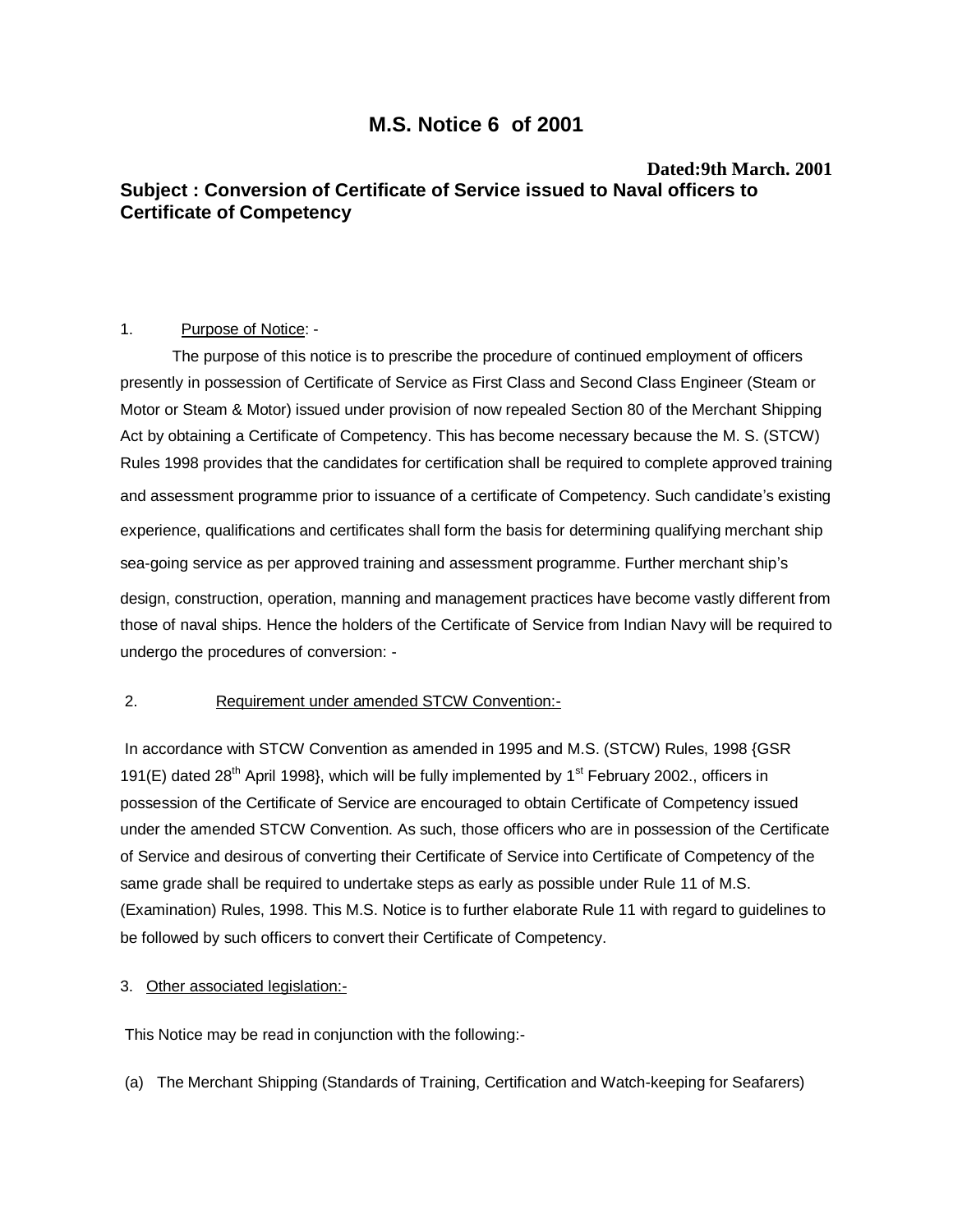Rules, 1998.

(b) The Maritime Education, Training and Assessment Manuals Volumes I and II.

(c) Associated Merchant Shipping Notices.

4. Procedure of Conversion: -

The procedure of conversion would be by utilising courses already available for the purpose of Certificate of Competency. Candidates would be subject to assessment during the training course. On successful completion of the training, there would be an oral assessment by the panel of examiners appointed by the Chief Examiner of Engineers.

(1) Officers holding first Class Certificate of Service and having more than 3 years of experience in the Merchant Navy of a vessel of 750 KW or more propelling power of which at least one year has been served as a Chief Engineer of a vessel of 3000 KW or more propelling power would require to undertake the following: -

An approved training course for 10 days specifically formulated for such certificate of service holders.

(2) Officers holding Class I Certificate of Service and having more than 3 years of experience in the Merchant Navy of a vessel of 750 KW or more propelling power but having less than one year service as a Chief Engineer of a vessel of 3000 KW or more propelling power would require to undertake the following: -

An approved engineering management training course for 2 months specifically formulated for such certificate of service holders.

(3) Officers holding Class I Certificate of Service and having less than 3 years of experience in the Merchant Navy of a vessel of 750 KW or more propelling power would require to undertake the following: -

An approved training course for 4 months specifically formulated for such certificate of service holders.

(4) All other Officers holding  $1<sup>st</sup>$  Class Certificate of Service would require to undertake the following: -

An approved training course for 4 months specifically formulated for such certificate of service holders.